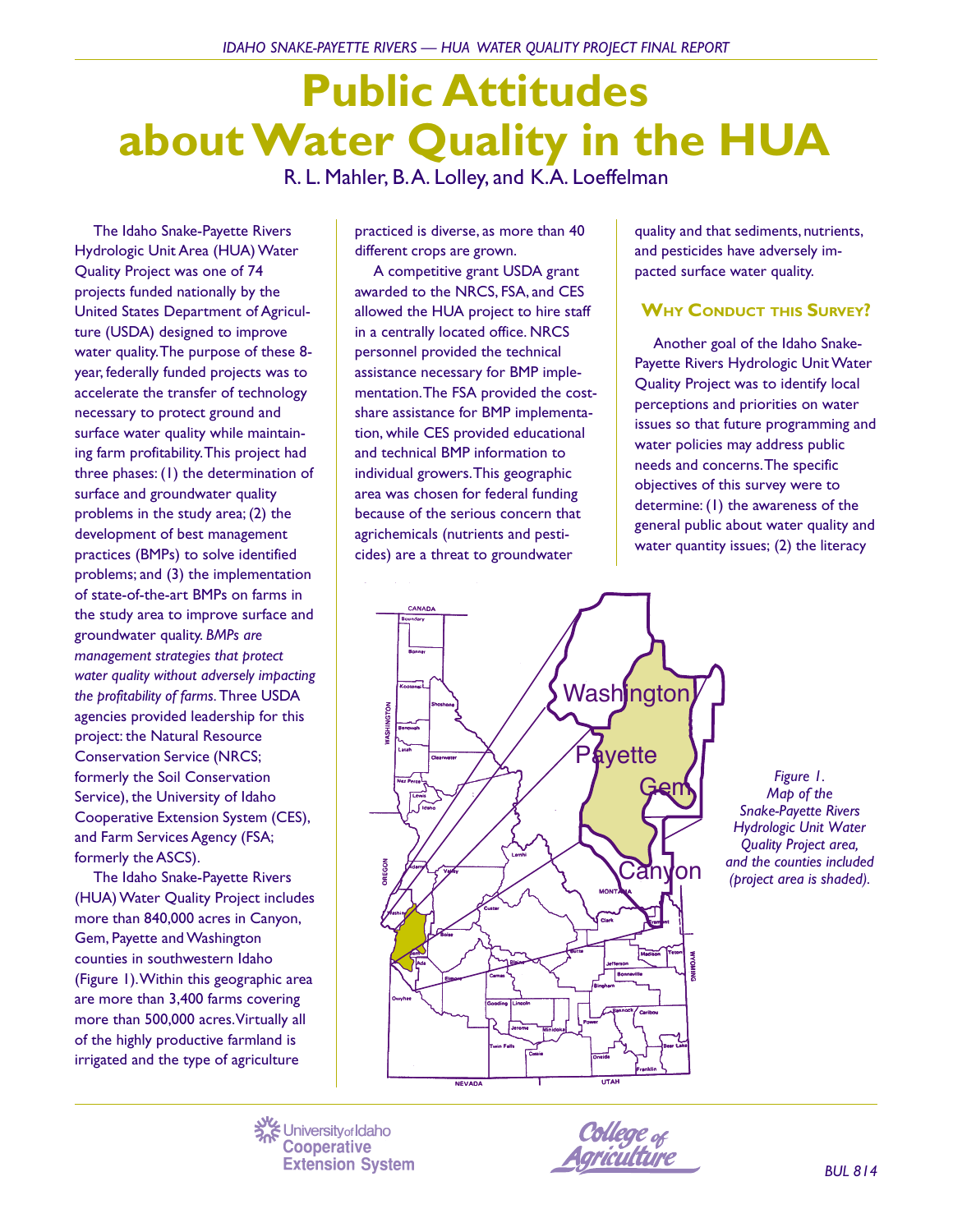of the general public about drinking water contaminants; (3) the public's view about agriculture's impact on water quality; (4) the importance of specific water quality and water quantity issues to the public; (5) how and where the public currently obtains water quality and/or water quantity information; and (6) the awareness of the general public of agricultural BMPs and/or the Idaho Snake-Payette Rivers Hydrologic Unit Water Quality Project.

#### **SURVEY LOGISTICS**

 A written-response water issue survey was designed to solicit public opinion about community water issues, problems and possible solutions. A written-response design was chosen because of a lower possibility of bias, increased anonymity resulting in more honest answers, and the ability of the respondent to dictate the pace of answering the survey.

The survey had a total of 53 questions, and was sent to 912 residential addresses in the HUA project area. However, the actual sample size was 800 residents because 112 surveys were undeliverable. The process was designed to result in a completed survey return rate in excess of 50 percent. Four mailings were used to achieve this return rate. The first mailing, which took place in June 1996, included the water issues survey form, a business reply envelope

and a cover letter describing the purpose of the survey. The second mailing occurred two weeks later and consisted of a postcard that stressed the importance of returning the completed survey form. One month later, the third mailing was sent to residents who did not respond to the first or second mailing. This mailing included a reminder letter, another copy of the water issues survey, and a business reply envelope. The fourth mailing consisted of another postcard reminding the residents to fill out the survey and return it. After four mailings, a return rate of 55.8 percent with a sampling error of +/- 5 percent was achieved.

#### **SURVEY DEMOGRAPHICS**

The age distribution of respondents is shown in Figure 2. More than 40 percent of the respondents were at least 60 years old. Conversely, only 3.9 percent of the respondents were less than 30 years old. Seventy percent of the respondents were male, while 29.6 percent were female. Idaho natives comprised 45.6 percent of the respondents, while 54.4 percent were born outside of Idaho. Twenty-six percent of the respondents indicated they currently live on farms; most farm sizes were less than 50 acres. Educational levels for respondents ranged from those with less than high school diplomas to those with advanced college degrees (Figure 3).

Approximately one-quarter of the respondents had four-year college degrees or more, while 42.0 percent of the respondents' education did not advance beyond the high school level.

Demographics of the survey respondents were somewhat different than demographics of the combined counties in the HUA watershed based on census data. Just over 85 percent of the survey respondents had at least a high school diploma, while only 70.1 percent of the residents of Canyon, Gem, Payette, and Washington counties had the equivalent education level based on census data. The sampled population was more educated, older, and more male than the region's population; however, we still considered the sampled population to have views representative of the region.

### **PUBLIC AWARENESS OF WATER QUALITY AND WATER QUANTITY ISSUES**

A majority of survey respondents rated both surface water quality and groundwater quality either excellent or good in southwestern Idaho (Figure 4). When the excellent and good responses were added together more respondents felt that groundwater quality was excellent or good than surface water quality (71.1 vs. 56.6) percent). Even though the majority of respondents indicated that water quality was good or excellent, 43.0



*Figure 2. Age distribution data of the respondents to the water issues survey conducted in southwestern Idaho in 1996.*

*Figure 3. Educational level distribution of the respondents to the water issues survey conducted in southwestern Idaho in 1996.*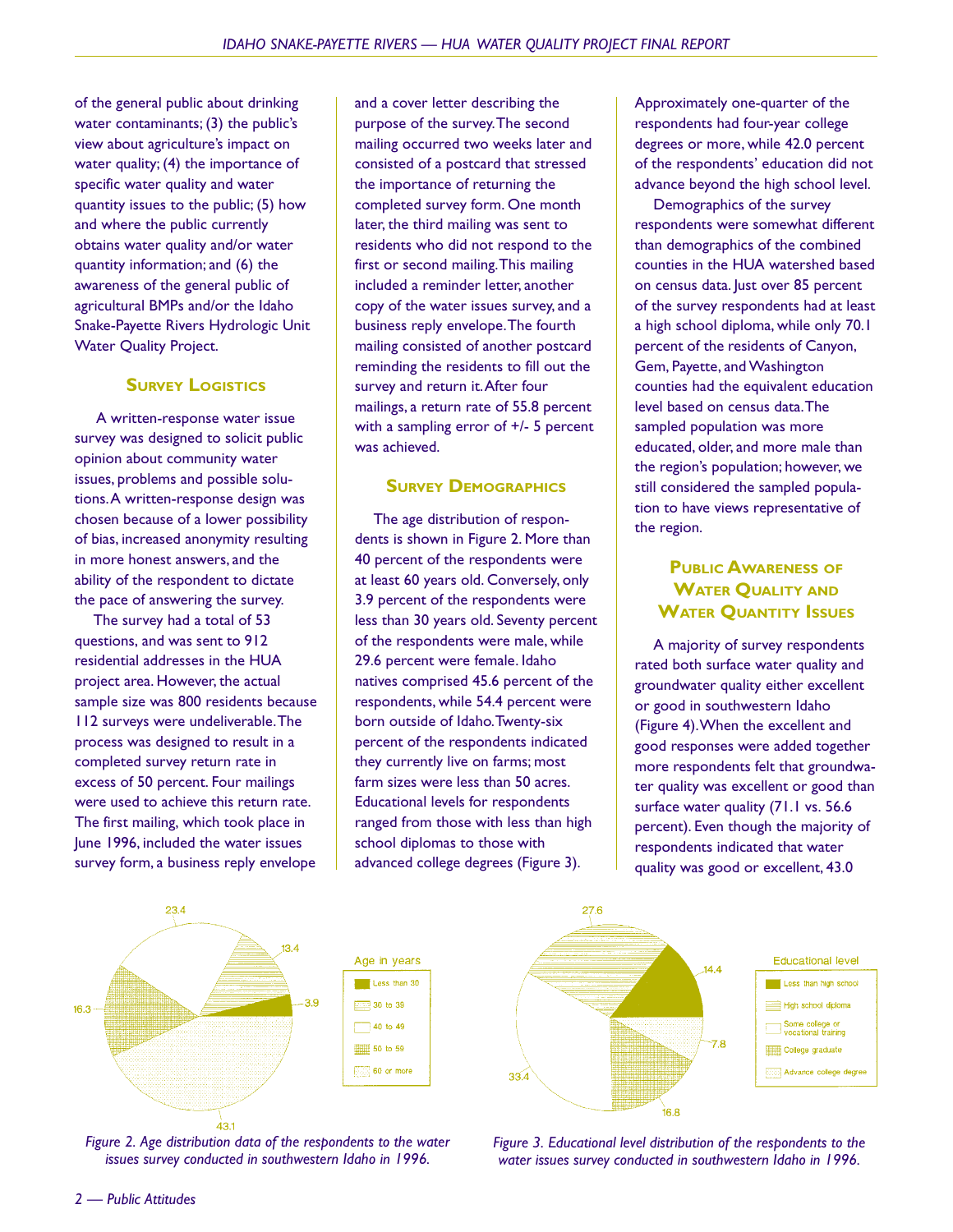

*Figure 4. Public views on groundwater and surface water quality based on water issues survey conducted in southwestern Idaho in 1996.*





*Figure 5. The influence of education level on public views about groundwater quality based on the water issues survey conducted in southwestern Idaho in 1996.*

percent felt that surface water quality was deteriorating, and 51.9 percent sensed a similar deterioration in groundwater quality.

Different segments of the population had differing opinions on the quality of ground and surface water (data not shown). A larger percentage of males (74.7 percent) than females (63.0 percent) felt that groundwater quality was either good or excellent. Idaho natives were more optimistic about groundwater quality than nonnatives (77.6 percent vs. 65.7 percent).

As the education level of the population increased from less than high school to college graduate, the opinion on the quality of groundwater became less optimistic (Figure 5).

The surveyed public had definite views about the water quality of the three major rivers in the watershed. More than two-thirds of the respondents identified the Snake River as being dirtier than the Payette and

Weiser rivers (Figure 6). Males were much more likely than females (78.3 percent vs. 43.5 percent) to label the Snake River as dirtiest.

## **PUBLIC LITERACY ABOUT DRINKING WATER CONTAMINANTS**

Public literacy about drinking water was measured by respondents' perceptions of nitrate-N, pesticide, and mineral contamination sources. Nitrate-N and pesticide contamination is often associated with agricultural practices, while mineral contamination usually is associated with geological factors. On the whole, the respondents expressed moderate to good literacy about the sources of water contamination. For instance, more than 67 percent attributed geological factors as the prime cause of minerals in water, while 64.7 and 78.5 percent attributed agriculture as

the most likely source of nitrate-N and pesticide contamination of water, respectively (Table 1).

Public literacy about the major sources of bacteria, heavy metals, and industrial contaminants in drinking water were also judged to be good. When asked about the degree of problems caused by bacteria, nitrates, pesticides, industrial pollution, heavy metals, and minerals in drinking water, the vast majority of respondents did not identify contaminants as a noticeable or an extreme problem (data not shown). The most often identified drinking water pollutant was minerals (32.9 percent noticeable or extreme problem). Less than 5 percent of the respondents identified bacteria, nitrates, pesticides, heavy metals, or industrial chemicals as an extreme problem in drinking water. When compared to the national average, a majority of respondents said that all contaminants in drinking water in southwestern Idaho were present at levels either less than, or at the same contamination levels observed nationally (based on data from EPA National Pesticide Survey).

## **AGRICULTURE'S IMPACT ON WATER QUALITY**

More than 42 percent of the survey respondents felt that crop production was the main cause of contamination in rivers in southwestern Idaho (Figure 7). More than 59 percent of the respondents cited agriculture (crop production and/or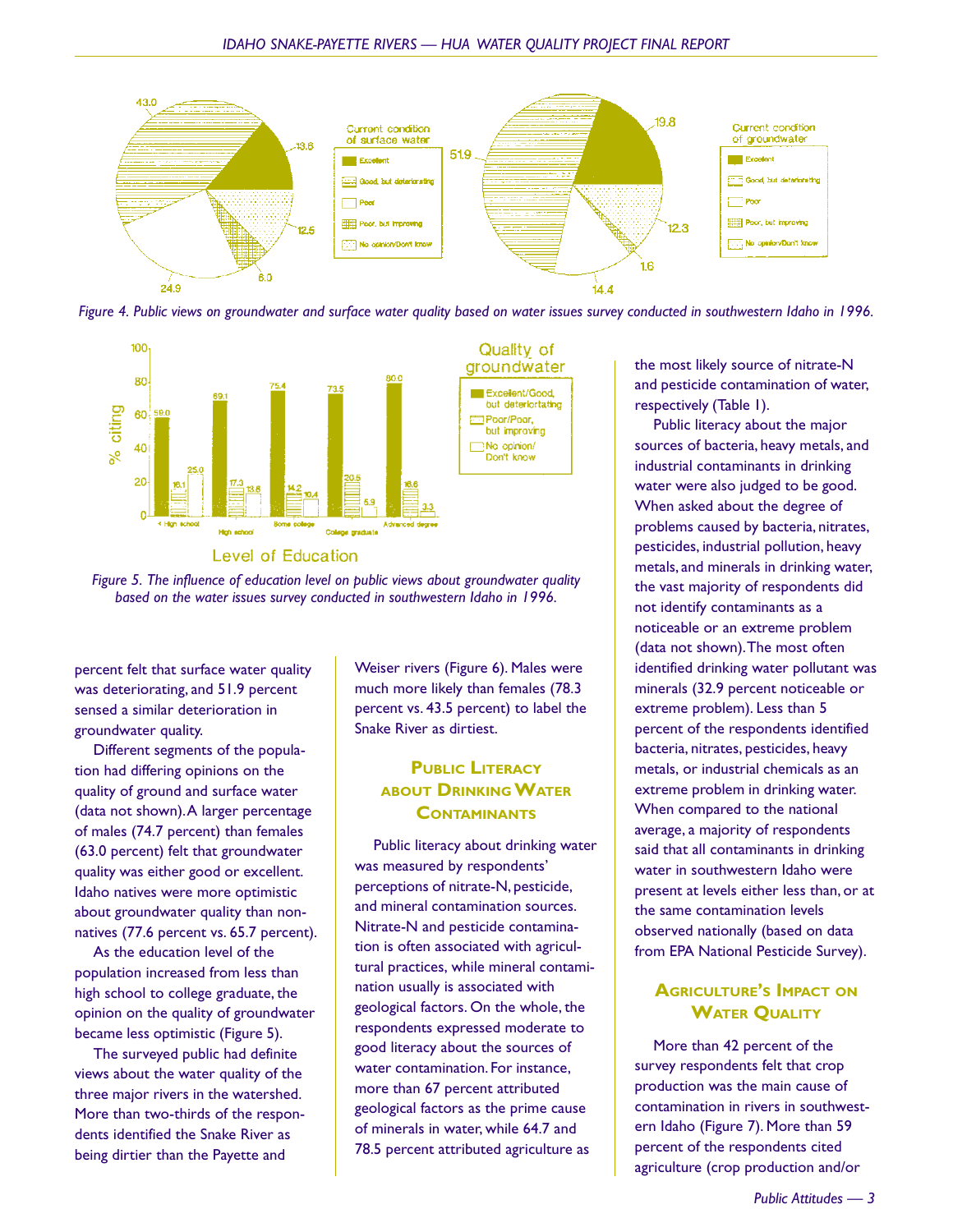|                                      | Pollutant       |     |                 |                   |     |              |                         |                 |  |
|--------------------------------------|-----------------|-----|-----------------|-------------------|-----|--------------|-------------------------|-----------------|--|
| Sources of<br>contaminaton           | <b>Bacteria</b> |     | <b>Nitrates</b> | <b>Pesticides</b> |     | Heavy metals | Industrial<br>chemicals | <b>Minerals</b> |  |
|                                      | % citing        |     |                 |                   |     |              |                         |                 |  |
| Agriculture                          | 19.3            |     | 64.7            | 78.5              |     | 9.2          | 17.4                    | 7.8             |  |
| Erosion                              | 3.0             |     | 3.4             | 0.6               |     | 8.8          | 2.1                     | 12.0            |  |
| Geology of region                    | 5.0             | 6.8 | 2.2             | 39.0              | 2.8 | 67.5         |                         |                 |  |
| Industrial/food<br>processing plants | 13.3            |     | 8.6             | 3.5               |     | 25.7         | 61.9                    | 5.8             |  |
| Ineffective sewer<br>treatment plant | 22.0            |     | 4.8             | 2.5               |     | 6.6          | 7.8                     | 3.9             |  |
| Lawns and gardens                    | 0.0             |     | 6.2             | 11.0              |     | 0.7          | 2.5                     | 1.3             |  |
| Leaking landfills                    | 5.3             |     | 2.4             | 0.9               |     | 8.8          | 3.9                     | 0.6             |  |
| Septic systems                       | 32.0            |     | 3.1             | 0.6               |     | IJ           | l.4                     | 1.0             |  |

Table 1. Public views on the major sources of bacteria, nitrates, pesticides, heavy metals, industrial chemicals, and minerals in drinking water in southwestern Idaho based on the 1996 water issues survey.

Table 2. The relative importance of water-related issues to the general public living in the Idaho Snake-Payette Rivers Hydrologic Unit Water Quality Project watershed.

| <b>Issue</b>         | Importance of issue |           |            |                  |                                |       |  |  |
|----------------------|---------------------|-----------|------------|------------------|--------------------------------|-------|--|--|
|                      | <b>Extremely</b>    | Very      | No opinion | Somewhat         | <b>Not</b><br><i>important</i> | Total |  |  |
|                      | important           | important |            | <i>important</i> |                                |       |  |  |
|                      | % citing            |           |            |                  |                                |       |  |  |
| Clean rivers         | 35.2                | 54.8      | 0.5        | 9.5              | 0.0                            | 100.0 |  |  |
| Clean groundwater    | 54.7                | 40.6      | 0.9        | 3.8              | 0.0                            | 100.0 |  |  |
| Clean drinking water | 68.1                | 30.8      | 0.0        | IJ               | 0.0                            | 100.0 |  |  |
| Not enough water     | 55.2                | 35.2      | 3.8        | 5.4              | 0.2                            | 100.0 |  |  |
| Salmon extinction    | 16.9                | 27.4      | 10.3       | 31.6             | 13.8                           | 100.0 |  |  |
| Water for recreation | 15.9                | 38.2      | 5.2        | 34.4             | 6.3                            | 100.0 |  |  |
| Loss of wetlands     | 24.0                | 32.7      | 5.4        | 28.0             | 9.9                            | 100.0 |  |  |

cattle operations) as the major cause of surface water contamination. Urban wastes were also considered a main cause of river pollution (28.6 percent), but these wastes were not cited nearly as often as agriculture. Agriculture is probably most often cited because the public links the brown color of river water with sediment runoff from agricultural fields.

Respondents born in Idaho were less likely to cite agriculture than nonnatives (48.9 percent vs. 69.6 percent) as the major source of river contamination (data not shown). Natives were more likely than non-natives to blame river pollution on urban wastes (37.8 percent vs. 20.6 percent).

Even though the general public felt that agriculture had an adverse impact on water quality, respondents did not feel that a majority of farmers used

excessive amounts of water, pesticides, or fertilizers. As a group, 21.5, 20.5, and 28.9 percent of the respondents felt that all or most homeowners used too much fertilizers, pesticides, and water respectively (data not shown). Conversely, 15.4, 18.7, and 10.9 percent of the survey respondents felt that most or all farmers used too much fertilizers, pesticides, and water, respectively.

 These results show that even though the public attributes many aspects of river water pollution to agriculture, they do not indict all farmers. In fact, based on poll results, the public in southwestern Idaho may feel that a rather small portion of the farmers cause most of agriculture's share of water pollution in surface waters.

#### **IMPORTANT WATER ISSUES**

Based on survey results, the environmental issues that concern survey respondents the most are those related to having enough clean water for consumption (drinking) and human health (Table 2). By combining the responses of "very important" and "extremely important" to a specific water issue, the relative importance of each issue can be discussed. Based on this criteria, southwestern Idaho residents ranked the following water issues from most important to least important as follows:

clean drinking water (98.9 percent very + extremely important), clean groundwater (95.3 percent), not enough water (90.5 percent), and clean rivers (90.0 percent). As a group, southwestern Idaho residents were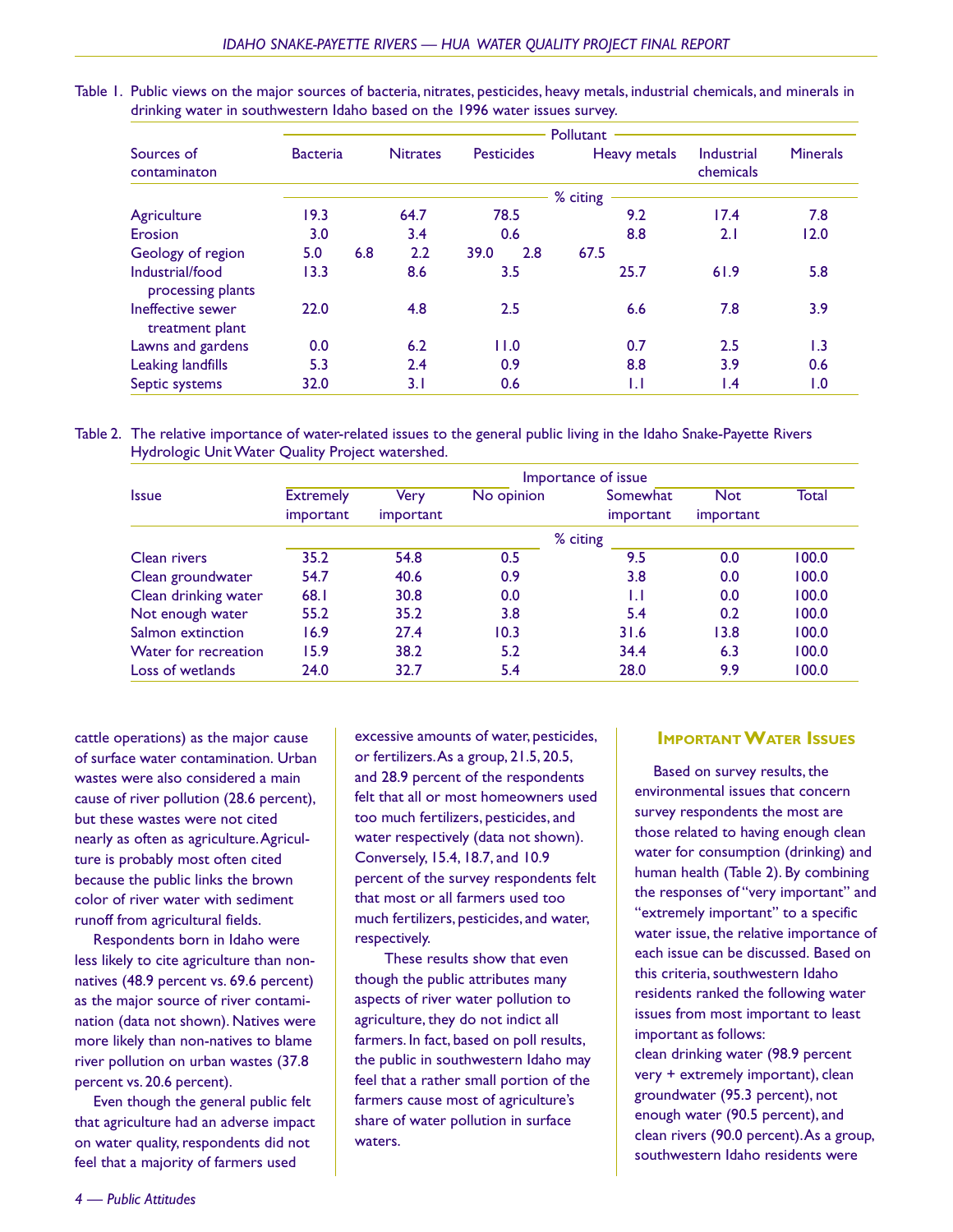



*Figure 6. Public rating of cleanest and dirtiest rivers in southwestern Idaho based on the water issues survey conducted in 1996.*

less concerned about the loss of wetlands (56.7 percent), water for recreation (54.1 percent), and salmon extinction (44.3 percent).

The age of respondents affected attitudes toward clean rivers, clean groundwater, clean drinking water, and the loss of wetlands (data not shown). In general, respondents less than 40 years old tended to be more concerned about those issues than people older than 40.

Respondents that were not Idaho natives generally considered the salmon issue more important than natives (48.1 percent vs. 41.2 percent very + extremely important).

### **SOURCES OF WATER INFORMATION**

 The majority of the general public in southwestern Idaho receives its water information from three agencies - the Idaho Department of Water Resources (IDWR), local health districts, and Soil and Water Conservation Districts (SWCD) (Table 3). All three agencies are very visible in southwestern Idaho. The local health district and Soil and Water Conservation Districts have several offices within the watershed and thus serve as excellent water information sources. The Idaho Division of Environmental Quality (IDEQ), University of Idaho (UI) and Environmental Protection Agency (EPA) fall into the next tier of water information providers. Based on sources of water information the Idaho Department of Agriculture (IDA), Bureau of Reclamation (BOR), Cooperative Extension System (CES), Farm Bureau (IFB), and USDA-Natural Resources Conservation Service (NRCS) fit into the third tier. Less than 6 percent of survey respondents identified the Nature Conservancy, United States Geological Survey (USGS), or Idaho Conservation League (ICL) as a source of water information.

The majority of the survey respondents use both the newspaper and television as media sources of water

*Figure 7. Public perception of the major source of river pollution in southwestern Idaho based on the 1996 water issues survey.*

> quality information (Figure 8). Another 31.7 percent of the respondents indicated that they have received information through Cooperative Extension System brochures. Less than 12 percent of respondents use magazines, radio, or computers as media sources of water quality information.

> The coverage of water information in Cooperative Extension brochures and water quality magazines is much greater than in the newspapers and television. The high saturation of households with televisions and newspapers result in most water

Table 3 The primary public and private agency sources of water quality and water quantity information for residents living in the Idaho Snake-Payette Rivers Hydrologic Unit Water Quality Project watershed

(Note: residents could choose 4 sources)

| <b>Water information source</b>                | Percent citing |  |  |
|------------------------------------------------|----------------|--|--|
| Idaho Department of Water Resources            | 69.9           |  |  |
| Local Health District                          | 56.4           |  |  |
| <b>Soil and Water Conservation Districts</b>   | 54.2           |  |  |
| <b>Idaho Division of Environmental Quality</b> | 30.6           |  |  |
| University of Idaho                            | 26.3           |  |  |
| <b>Environmental Protection Agency</b>         | 26.1           |  |  |
| Idaho Department of Agriculture                | 21.1           |  |  |
| <b>Bureau of Reclamation</b>                   | 18.7           |  |  |
| <b>Cooperative Extension</b>                   | 16.0           |  |  |
| <b>Farm Bureau</b>                             | 14.6           |  |  |
| <b>USDA-Natural Resource</b>                   |                |  |  |
| <b>Conservation Service (NRCS)</b>             | 12.8           |  |  |
| <b>Nature Concervancy</b>                      | 5.4            |  |  |
| <b>United States Geological Survey</b>         | 4.5            |  |  |
| <b>Idaho Conservation League</b>               | 3.6            |  |  |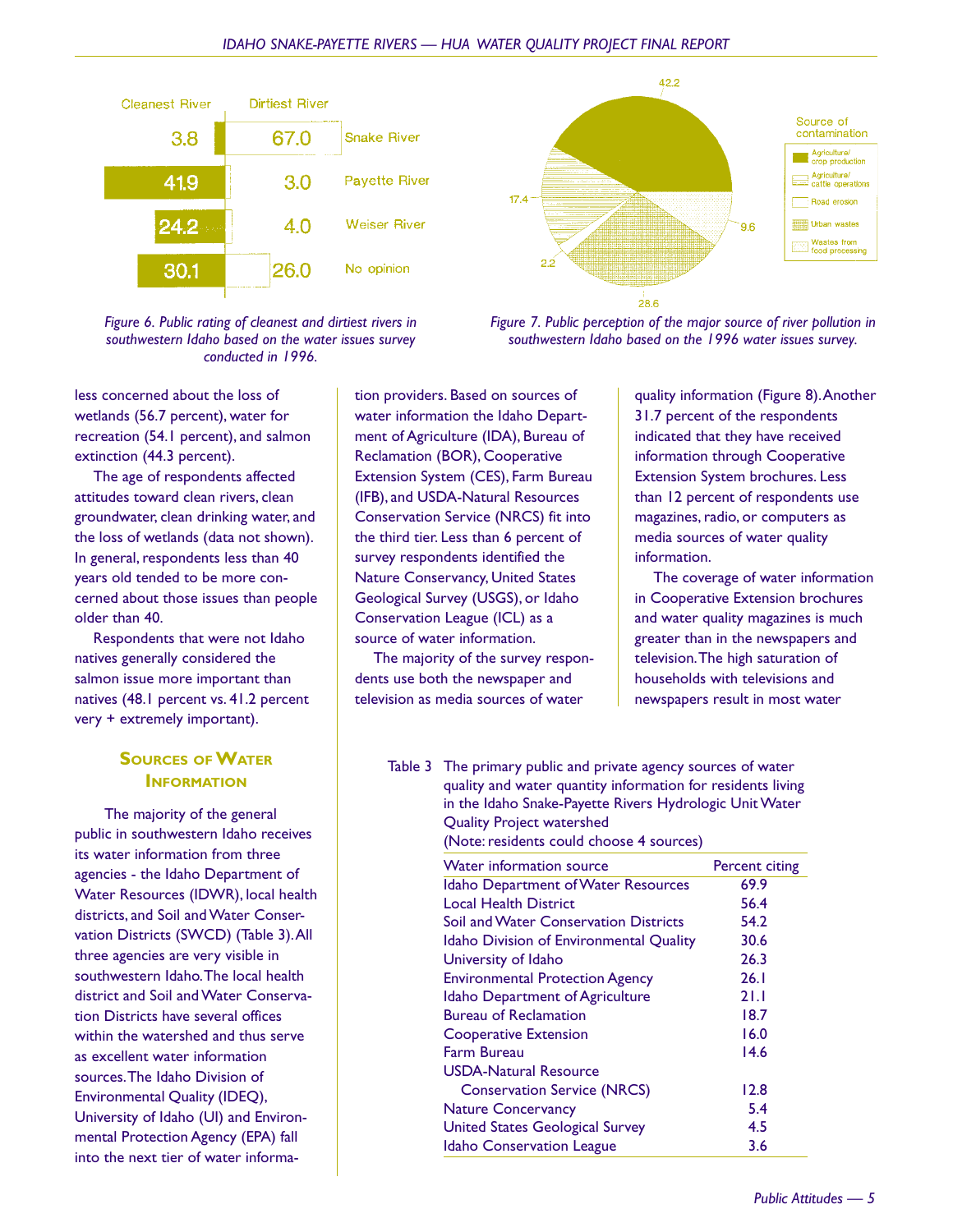quality information being inadvertently obtained while possibly watching television or reading the newspaper for other news items.

## **AGRICULTURAL BMPS AND THE HUA PROJECT**

Even though a primary goal of the Idaho Snake-Payette Rivers Hydrologic Unit Water Quality Project was to educate all citizens within the geographic watershed, almost 70 percent of the respondents had never heard of the project (Figure 9). Only 2.4 percent had received information directly from the project, while another 25.3 percent of the survey respondents indicated that they had

read about the project. Based on this data, it is obvious that a less than satisfactory effort was made by the project staff to educate the general public about the project. However, the fact that most people get their information from television and newspapers based out of Boise, Idaho, may have made media penetration into homes in the watershed difficult.

After education about the project and current agricultural BMPs, the majority of respondents believe agricultural BMP technology has progressed far enough to achieve sustainability. More than 62 percent of the survey respondents felt that the HUA project would either have some impact or a great deal of impact on

water quality in the watershed (Figure 10). Only 6.7 percent of the respondents felt that the HUA project would have no impact on water quality.

More than 53 percent of the survey respondents felt that it was definitely possible to produce enough food for the human population without degrading the environment using current technology (Figure 11). These numbers are encouraging as the public appears to have faith in BMPs to protect water quality. Another 40 percent of the respondents thought that it might be possible to produce enough food while still protecting the environment. When the definitely possible and might be possible answers are added



Media information source

*Idaho Snake-Payette Rivers HUA Water Quality Project. Figure 8. The primary media sources of water quality information for residents living in the Idaho Snake-Payette Rivers Hydrologic Unit Water Quality Project watershed (note: residents could choose two choices).*



*Figure 9. Relative familiarity of survey respondents with the*



*Figure 10. Public attitude about the potential impact of the Idaho Snake-Payette Rivers HUA Water Quality Project.*



*Figure 11. The feasibility of producing enough food for the human population without degrading the environment using current best management practice (BMP) technology in agriculture.*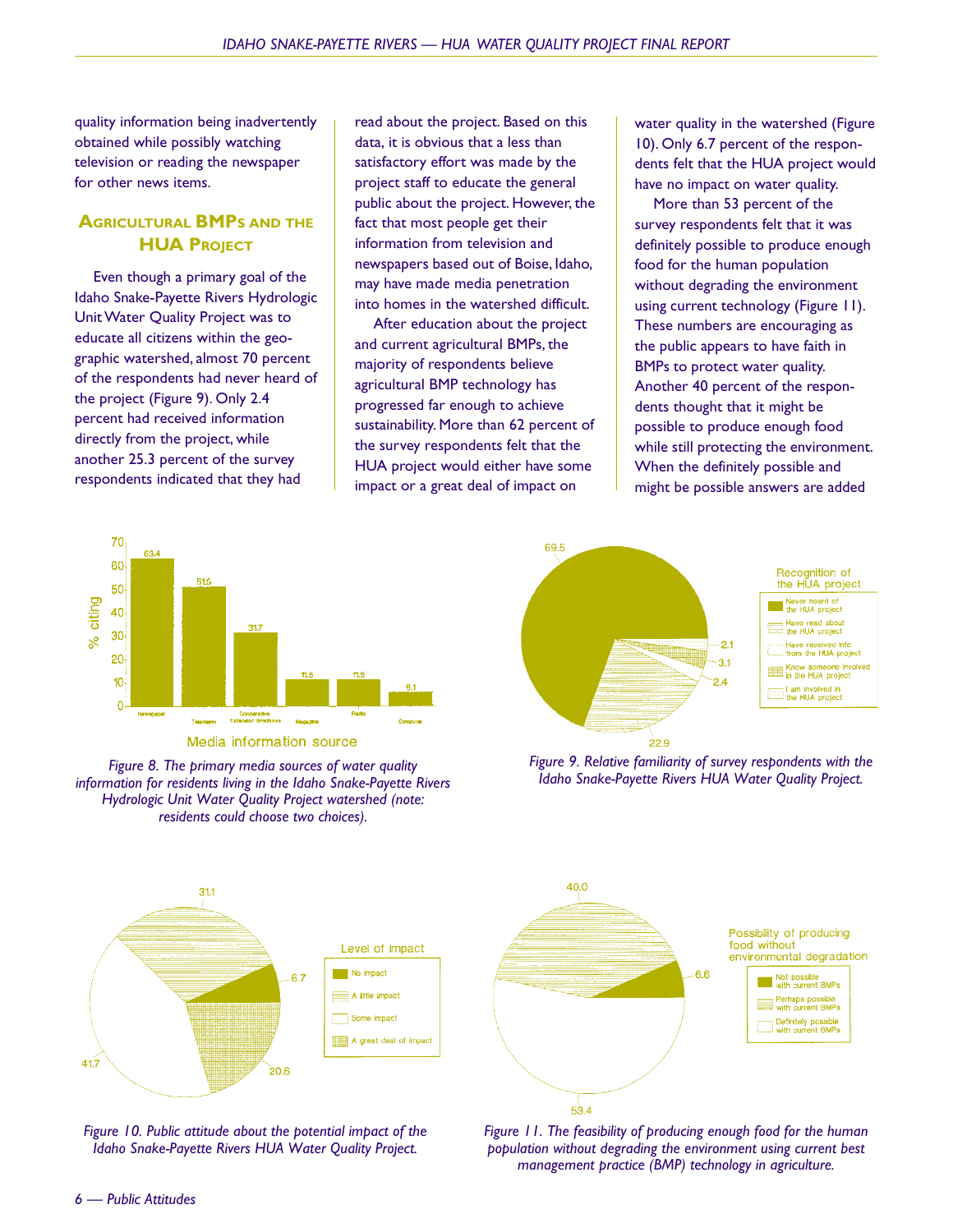together, more than 93 percent of the respondents believe that it is possible for commercial agriculture and the environment to co-exist. The fact that the vast majority of respondents believe that technology has progressed far enough for sustainability to be achieved also indicates that respondents do not believe that

technology keeps producers from using more sustainable means of food production. This may translate that respondents expect better farming techniques from the farmers than they currently receive.

The survey results showed an increased confidence in agricultural sustainability with increased level of









*Figure 13. Public views on the need to use BMPs by the agricultural community to protect water quality in southwestern Idaho.*



*Figure 14. The impact of survey respondents' age on views about paying subsidies to farmers to use BMPs that protect water quality.*

education (Figure 12). Most survey respondents believe in implementation of agricultural BMPs to protect water quality; however, only 38.8 percent of the respondents felt these BMPs should be mandated by the government (Figure 13). to protect water quality were not necessary.

The idea of government intervention in farming is not favored by a majority of people in southwestern Idaho based on this survey. A case can also be made that respondents do not feel water quality problems are currently urgent enough to require government involvement.

When asked if subsidies should be paid to farmers to initiate BMPs to protect water quality, the respondents were split, as 55.0 percent were against subsidies compared to 45.0 percent favoring subsidies for BMPs that would protect water quality. It is interesting to note that the respondent's age had an impact on the subsidy question response. A majority of respondents aged 49 or less were in favor of subsidies, while a majority of respondents aged 50 or more were against subsidies (Figure 14).

Residents in the Idaho Snake-Payette Rivers Hydrologic Unit Water Quality Project watershed have very little knowledge of the HUA project. The overall regard for current BMP technology is good, with most survey respondents feeling that BMPs to protect water quality would have some or a great deal of positive impact on water quality, while allowing agriculture to produce enough food for the human population. There appears to be an attitude of trust that the majority of farmers will employ BMPs to protect water quality voluntarily.